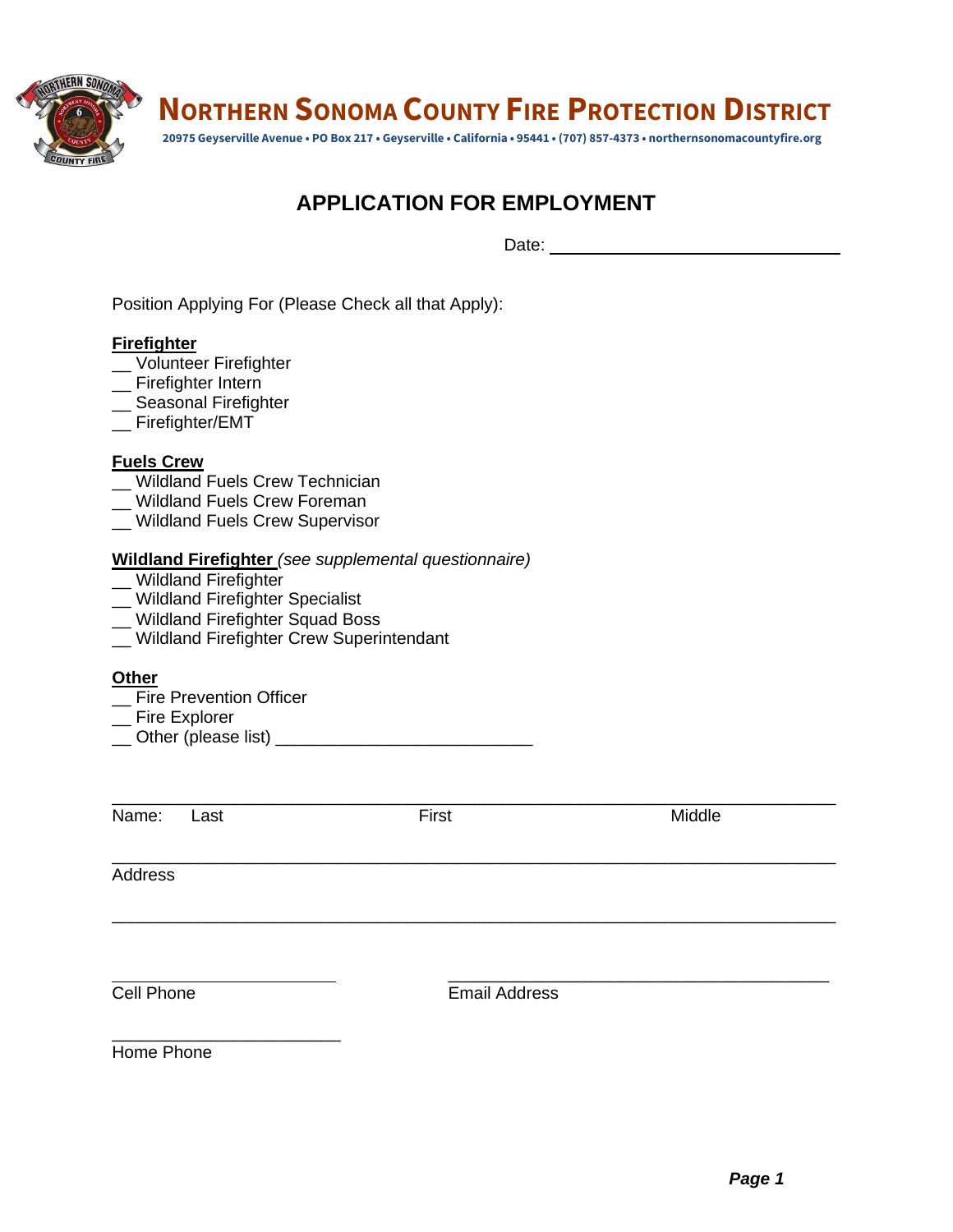| <b>EDUCATION</b> |  |                              |
|------------------|--|------------------------------|
|                  |  | Diploma $\cap$ yes $\cap$ no |
|                  |  |                              |
|                  |  |                              |
| Other:           |  |                              |

# **EMPLOYMENT HISTORY**

| 1. |                        |                                        |                                                                                  |
|----|------------------------|----------------------------------------|----------------------------------------------------------------------------------|
|    | Date                   | Employer name, address, & phone number | May we contact this employer<br>$\rule{1em}{0.15mm}$ yes $\rule{1em}{0.15mm}$ no |
|    | <b>Position/Duties</b> |                                        |                                                                                  |
|    | Reason for leaving     |                                        |                                                                                  |
| 2. | Date                   | Employer name, address, & phone number | May we contact this employer<br>$\rule{1em}{0.15mm}$ yes $\rule{1em}{0.15mm}$ no |
|    | <b>Position/Duties</b> |                                        |                                                                                  |
|    | Reason for leaving     |                                        |                                                                                  |
| 3. | Date                   | Employer name, address, & phone number | May we contact this employer<br>$\rule{1em}{0.15mm}$ yes $\rule{1em}{0.15mm}$ no |
|    | <b>Position/Duties</b> |                                        |                                                                                  |
|    | Reason for leaving     |                                        |                                                                                  |
|    |                        | <b>REFERENCES</b>                      |                                                                                  |
| 1. |                        |                                        |                                                                                  |
|    | Name                   |                                        | <b>Years Known</b>                                                               |
|    | <b>Address</b>         |                                        | Telephone                                                                        |
|    | Occupation             |                                        |                                                                                  |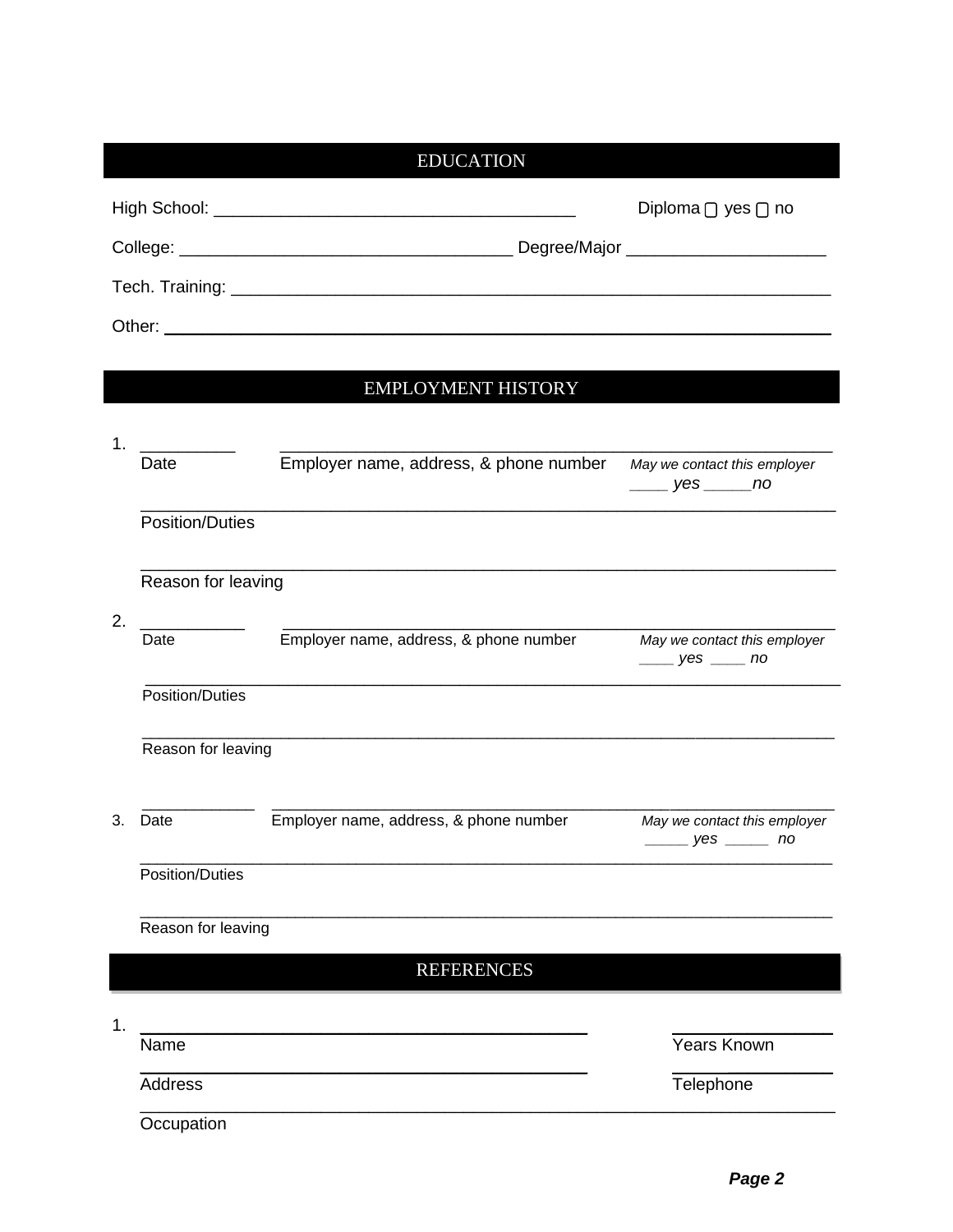| 2.         |                                                         |                    |
|------------|---------------------------------------------------------|--------------------|
| Name       |                                                         | <b>Years Known</b> |
| Address    |                                                         | Telephone          |
|            | Occupation                                              |                    |
| 3.<br>Name |                                                         | <b>Years Known</b> |
| Address    |                                                         | Telephone          |
|            | Occupation                                              |                    |
|            |                                                         |                    |
|            | <b>QUALIFICATIONS</b>                                   |                    |
|            | Are you 18 years of age or older?<br>Yes                | No                 |
|            | Please list all of your applicable certificates/degrees |                    |
|            |                                                         |                    |
|            | Please list any special skills                          |                    |
|            |                                                         |                    |
|            |                                                         |                    |

# APPLICANT'S STATEMENT

I certify that all the statements herein are true, and I understand that any falsification or willful omission shall be sufficient cause for dismissal or refusal of employment.

I understand that the Northern Sonoma County Fire Protection District will thoroughly investigate my work and personal history and verify all data given on this application on related papers, and in interviews. I authorize all individuals, schools, and firms named therein, except my current employer if so noted, to provide any information requested about me, and I release them from all liability for damage in providing this information.

I understand and agree that I may be required to undergo drug screening and physical and psychological examinations, and I agree and consent to take such examinations at such time as designated by the District and to release the District, its directors, officers, agents, or employees from any claim arising in connection with the use of such test.

I understand this application will be active for a period of one year; after that time, if I wish to be considered for employment, I must submit a new application.

\_\_\_\_\_\_\_\_\_\_\_\_\_\_\_\_\_\_\_\_\_\_\_\_\_\_\_\_\_\_\_\_\_\_\_\_\_\_\_\_ \_\_\_\_\_\_\_\_\_\_\_\_\_\_\_\_\_\_\_\_\_\_\_

I understand this application is not a contract of employment.

Applicant Signature: Date: Date: